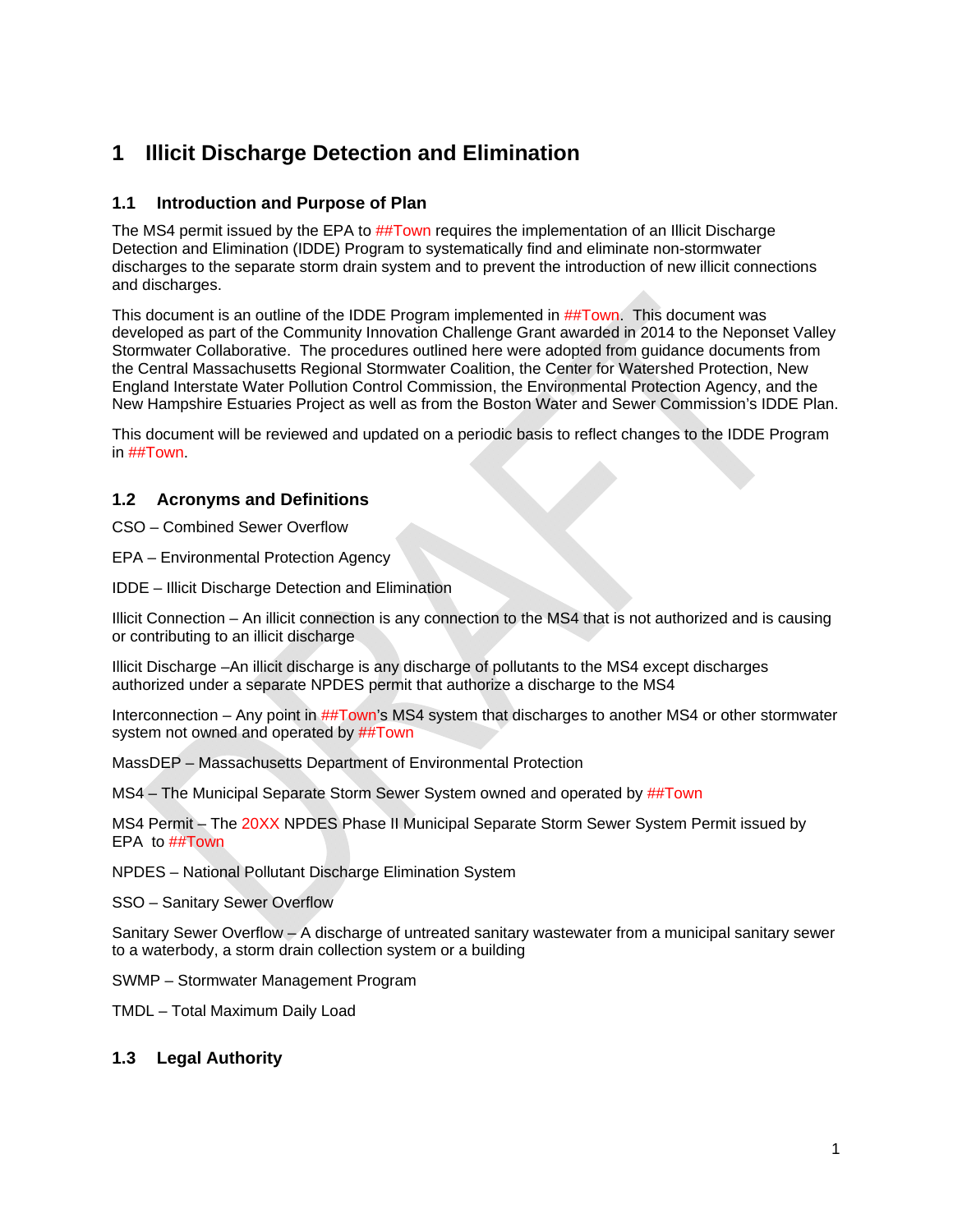Through its [Stormwater Bylaw or other authority] ##Town has established the legal authority to:

- prohibit illicit discharges into the MS4 system
- investigate suspected illicit discharges
- eliminate illicit discharges, including discharges from properties not owned by or controlled by the MS4 that discharge into the MS4 system, and
- implement appropriate enforcement procedures and actions

A copy of the ##Town [Stormwater Bylaw] is included in Attachment 1.

Per the MS4 permit conditions the following non-stormwater discharges are allowable in the MS4: water line flushing, landscape irrigation, diverted stream flows, rising groundwater, uncontaminated ground water infiltration, uncontaminated pumped ground water, discharge from potable water sources, foundation drains, air conditioning condensation, irrigation water, springs, water from crawl space pumps, footing drains, lawn watering, individual resident car washing, flows from riparian habitats and wetlands, dechlorinated swimming pool discharges, street wash waters, residential building wash waters without detergents, and flows from firefighting activities. If ##Town, EPA or MassDEP identifies any of the above listed non-stormwater discharges as a significant contributor of pollutants to the MS4 then the category or individual discharge shall be addressed as an illicit discharge.

## **1.4 Statement of IDDE Responsibilities**

The ##Town Stormwater Bylaw empowers the #Town [Board of Selectmen or Other] to enforce the IDDE provisions of the Bylaw.

The [Board of Selectmen or Other] has delegated day to day management, operation and reporting to ##Town's Relevant Department. There is also coordination required with the Other Departments (ex. Board of Health, Planning) to make the program successful. Key contacts for each of the other departments are as follows:

| <b>IDDE Implementation Role</b>                                    | <b>Responsible Authority/Individual</b>       |
|--------------------------------------------------------------------|-----------------------------------------------|
| <b>IDDE</b> enforcement authority under Stormwater<br><b>Bylaw</b> | <b>Board of Selectmen</b>                     |
| <b>Overall Supervision of IDDE Program</b>                         | <b>DPW Director Name and Title Here</b>       |
| Day to Day Supervision of IDDE Program and<br><b>Reporting</b>     | Name and Title of Stormwater Coordinator here |
| <b>Enforcement authority for SSOs</b>                              | <b>Sewer and Water Commissioners</b>          |
| <b>Enforcement authority for Septic Systems</b>                    | <b>Board of Health</b>                        |
| <b>Other Roles</b>                                                 | <b>Other People</b>                           |

## **1.5 Sanitary Sewer Overflows**

Action is taken to eliminate all dry weather and wet weather Sanitary Sewer Overflows (SSOs) immediately upon discovery. If the SSO cannot be eliminated immediately, interim mitigation measures to minimize the discharge of pollutants to the MS4 and/or the environment are taken, and elimination is completed as soon as possible. Preventative maintenance procedures as well as SSO response procedures can be found in Attachment 2.

EPA and MassDEP are notified of all SSOs by telephone as soon as possible and at a minimum within 24 hours. In addition, immediate notification may be needed to the local Board of Health, to any affected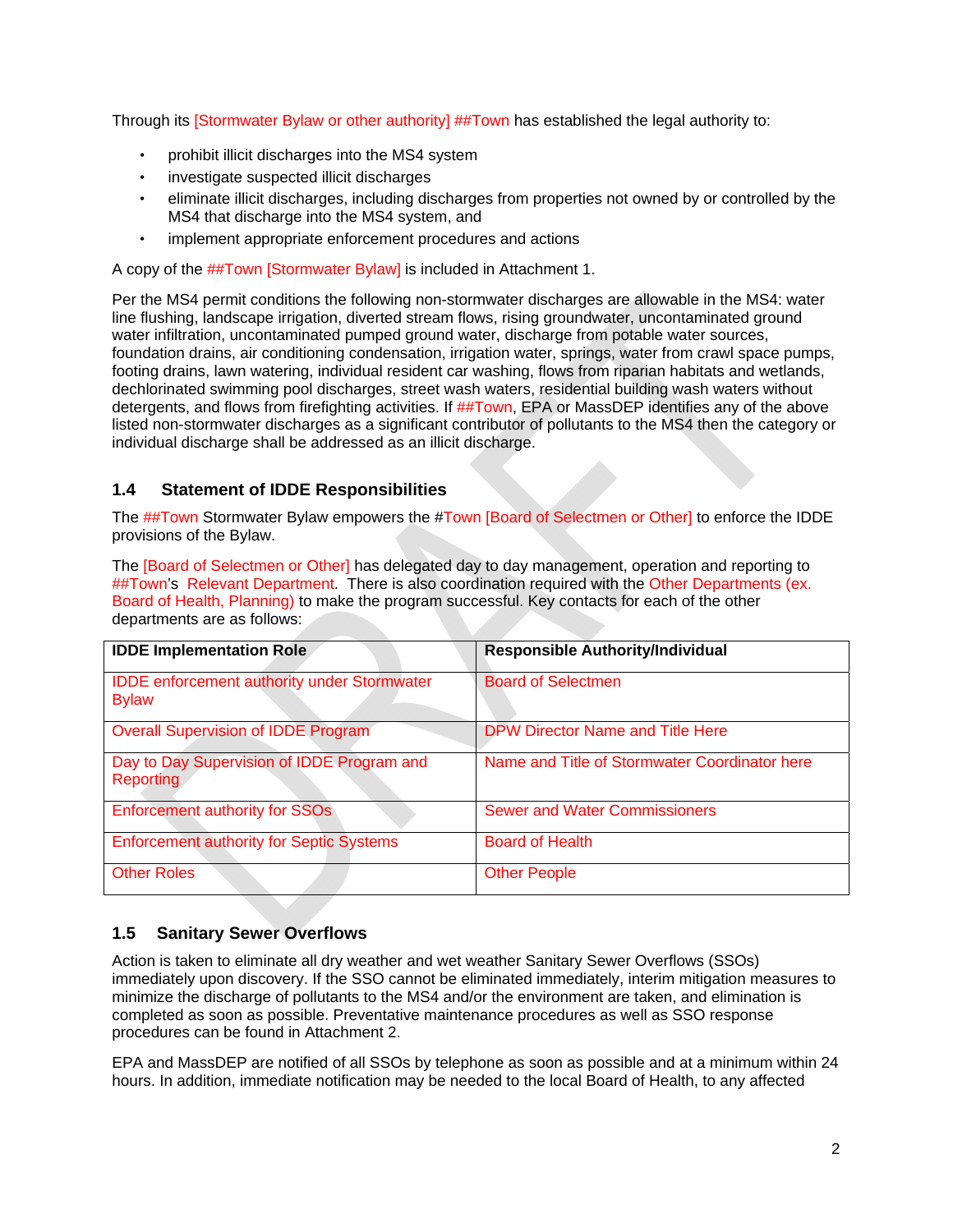downstream water supply or swimming/recreation area operators, or via the MassDEP 24 hour hotline when hazardous waste or oil may be involved.

Written notice of all SSOs is provided to EPA and MassDEP within 5 days using the required MassDEP reporting form (see Attachment 3). Copies of the written report will also be forwarded to other relevant parties as indicated on the MassDEP form. Copies of written reports are maintained on file.

##Town also maintains an inventory of all dry weather and wet weather SSOs as a part of this program. The SSO inventory was prepared within 120 days of the effective date of the MS4 Permit and is updated at least annually. A copy is included each year with the MS4 Annual Report submitted to EPA. The inventory is maintained in ##Town's [GIS/spreadsheet/database]. The inventory reflects all known SSOs which occurred beginning five years before the effective date of the MS4 permit through the present. The following information is collected and logged:

- Location (approximate address or intersection and receiving waterbody, if any)
- Clear statement of whether the discharge entered a surface water or storm drain
- Start and end dates and times of SSO
- Estimated volume
- Description including known or suspected cause
- Date and description of mitigation and corrective actions taken or planned
- Current status of mitigation and corrective measures

## **1.6 System Mapping**

##Town [has completed/will complete] mapping of its stormwater infrastructure within two years of the effective date of the permit. Mapping was completed using mapping software (ex.: ArcGIS, AutoCad). The following elements have been or will be mapped:

- Municipal separate storm drain system
	- o outfalls and receiving waters
		- o pipes
	- o open channel conveyances (swales, ditches, etc)
	- o catch basins
	- o manholes
	- interconnections with other MS4s
	- o municipally-owned stormwater treatment structures (e.g., detention and retention basins, infiltration systems , bioretention areas, water quality swales, gross particle separators, oil/water separators, or other proprietary systems)
- Catchment delineations. A catchment is the area of land that drains to an individual outfall or interconnection.
- Waterbodies identified by name and indication of all use impairments as identified in the state's most current 303(d) list.
- Municipal sanitary sewer system **[required where available]**
- [Municipal combined sewer system, if applicable]

In addition to the above required elements, the following recommended elements have been incorporated into ##Town's system mapping:

[Move items from the list below here if they are completed and then delete them below]

In addition to the above required elements, the following recommended elements will be incorporated into ##Town's system mapping as funding and manpower allow:

- Storm drain material, size and age
- Sanitary sewer system material, size and age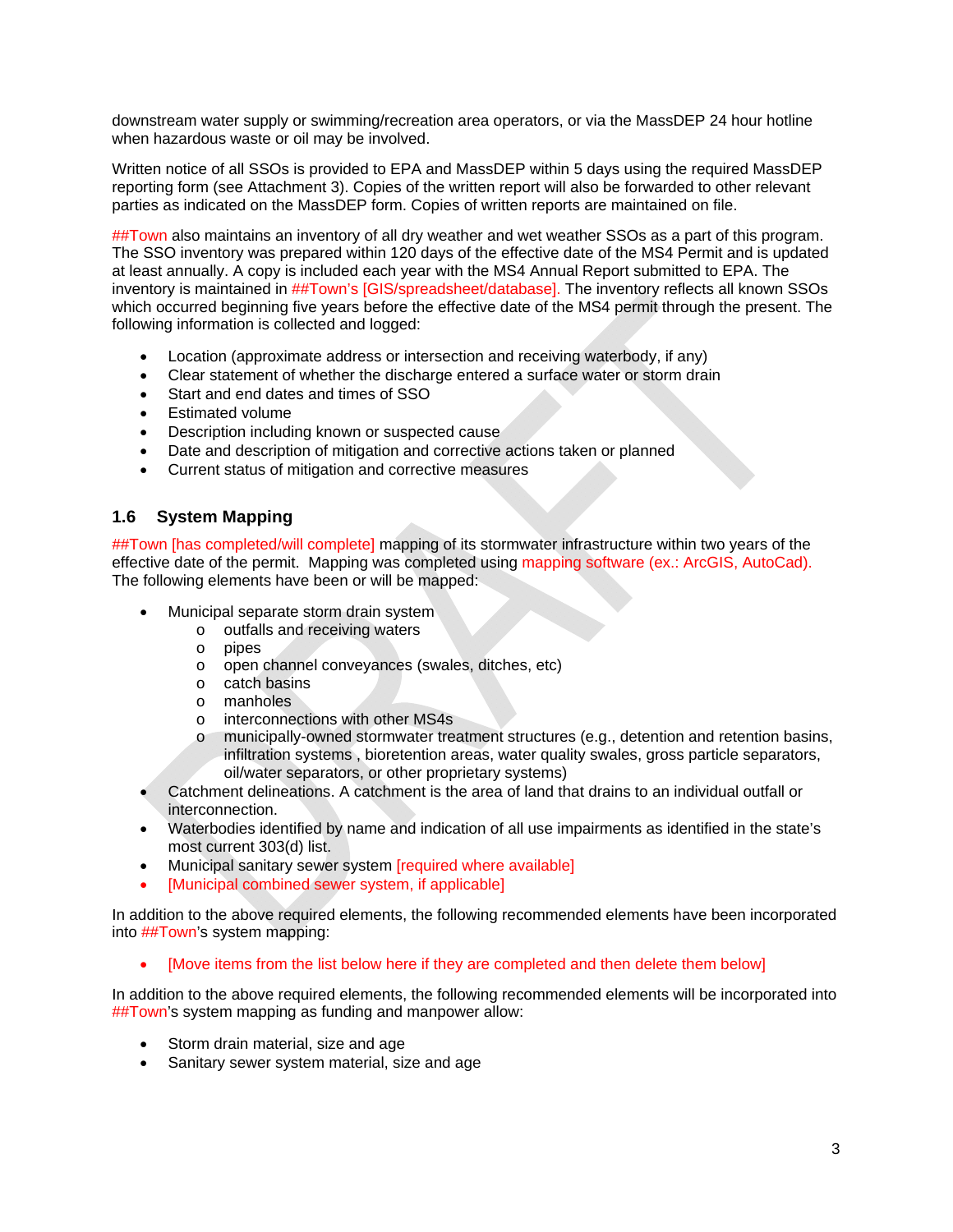- Where a municipal sanitary sewer system exists, properties known or suspected to be served by a septic system or other onsite wastewater management facility, especially in high-density urban areas
- Area where the MS4 has been or could be influenced by septic system discharges (e.g., areas with poor soils, or high ground water elevations unsuitable for conventional subsurface disposal systems)
- Seasonal high water table elevations impacting sanitary alignments
- Topography
- Orthophotography
- Alignments, dates and representation of work completed (with legend) of past illicit discharge investigations (e.g., flow isolation, dye testing, CCTV)
- Locations of suspected, confirmed and corrected illicit discharges (with dates and flow estimates)

## **1.7 Outfall Inventory**

##Town [has established / will establish within two years of the effective date of the MS4 permit] an outfall inventory that identifies each outfall and interconnection in the MS4. . The Outfall Inventory maintained as part of ##Town's GIS.

The Outfall Inventory is updated at least annually to reflect results of outfall screening and other inspections. A copy of the current Outfall Inventory is included with each MS4 Annual Report submitted to EPA.

The outfall inventory includes the following information for each outfall and interconnection:

- Unique identifier
- Receiving water
- [Recommended but not required: Mass DEP 303d list stream segment identifier]
- Date of most recent inspection
- Dimensions
- Shape
- **Material**
- Spatial location (GPS coordinates)
- Physical condition
- Indicators of potential non-stormwater discharges as of the most recent inspection

The information above [has been collected / will be collected within one year of the effective date of the MS4 permit] for all outfalls associated with the ##Town MS4. Information is collected using the methodology outlined in the Central Massachusetts Stormwater Coalition Standard Operating Procedure for Dry Weather Outfall Inspection (see Attachment 4). Data for the Outfall Inventory is gathered during an initial outfall inspection using the ["Outfall Reconnaissance Inventory" form from the Center for Watershed Protection or an equivalent paper or electronic form (see Attachment 5)].

Each outfall will be labeled in the field with its unique identifier within five years of the effective date of the MS4 Permit.

## **1.8 Assessment and Priority Ranking of Catchments**

##Town has mapped MS4 outfalls and interconnections to other stormwater systems and defined the boundaries of the catchment for each outfall or interconnection. Catchments were developed using the MAPC Procedure attached (Attachment 6). These catchments have then been placed into one of the following categories based on screening data, as defined by the MS4 permit: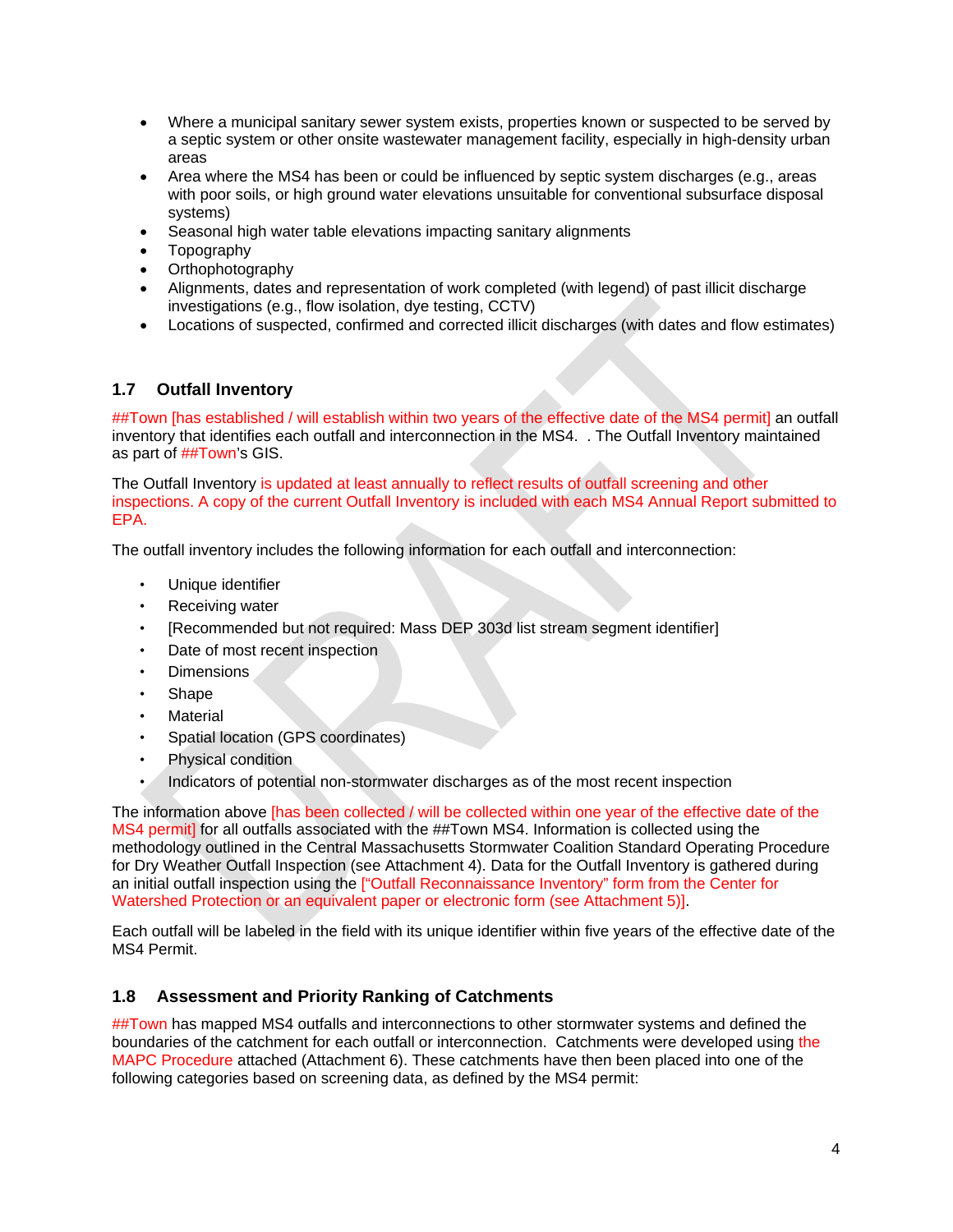Excluded – Excluded catchments are those that have no potential for illicit discharges. They are located in undeveloped areas with no dwellings and no sanitary sewers; or serve drainage for athletic fields, parks, or undeveloped green space and associate parking without services; or are cross-country drainage alignments (that neither cross nor are in proximity to sanitary sewer alignments) through undeveloped land.

Problem – Problem catchments are those with known or suspected illicit discharges due to past complaints or past screening.

High Priority – High Priority catchments discharge to areas of concern to public health such as beaches, recreational areas, drinking water supplies or shellfish beds. They also include catchments determined to be High Priority from outfall/ interconnection screening results that indicate sewage input, or due to characteristics of the catchment.

Low Priority – Low Priority catchments include those catchments that have been screened and determined to have a low potential for sewage input based on outfall/interconnection screening results and catchment characteristics.

Within each of the above categories (Low Priority, High Priority, Problem, and Excluded) catchments are ranked for priority of investigation. Catchments are investigated in order of priority, starting with Problem and continuing to High and then Low Priority catchments. To rank the catchments in the above categories, ##Town has utilized the following data:

- Results of outfall screening
- Past discharge complaints and reports
- Poor dry weather receiving water quality
- Density of generating sites
- Age of surrounding development and infrastructure
- Sewer conversion
- Historic combined sewer systems
- Density of aging septic systems
- Culverted streams
- Receiving water that is a drinking water supply, shell fishing area, beach or water used for contact recreation.
- Receiving water that is an impaired water body or waters with approved TMDLs applicable to the permittee, where illicit discharges have the potential to contain the pollutant identified as the cause of impairment.

For outfalls discharging to stream segments listed as impaired for bacteria or pathogens are prioritized as either High Priority or Problem Catchments.

The catchment ranking is attached to this document and is updated at least once per year based on new information gathered under this program.

## **1.9 Outfall and Interconnection Screening and Sampling**

MS4 outfall and interconnection screening occurs during dry and wet weather. Dry weather screening/sampling is conducted at each of the Town's outfalls and any interconnections to other stormwater systems. If a catchment contains one or more of the System Vulnerability Factors defined below, wet weather screening is completed in addition to the dry weather screening/sampling.

- *1.9.1 System Vulnerability Factors:* 
	- History of SSOs in the catchment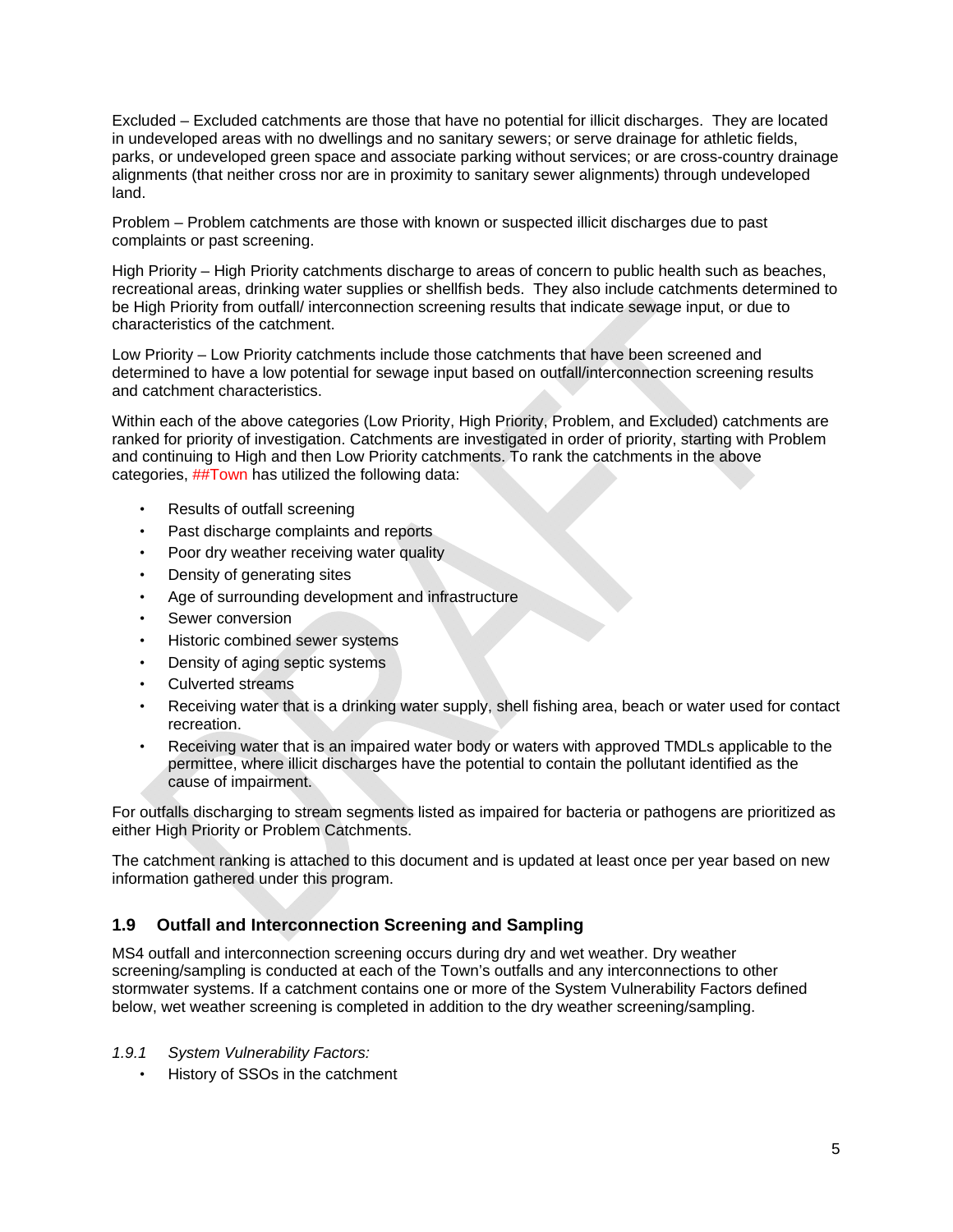- Sewer pump/lift stations, siphons, or known sanitary sewer restrictions where power/equipment failures or blockages could readily result in SSOs
- Inadequate sanitary sewer level of service (LOS) resulting in regular surcharging, customer backups, or frequent customer complaints
- Common or twin-invert manholes serving storm drain and sanitary sewer alignments
- Crossings of storm drain and sanitary sewer alignments
- Sanitary sewer alignments known or suspected to have been constructed with an underdrain system
- Sanitary sewer infrastructure defects
- Areas formerly served by combined sewer systems
- Sanitary sewer or storm drain infrastructure greater than 40 years old in medium and densely developed areas
- Widespread code-required septic system upgrades required at property transfers
- History of multiple Board of Health actions addressing widespread septic system failures

#### *1.9.2 Dry Weather Outfall/Interconnection Screening and Sampling*

Dry weather outfall/interconnection screening takes place when less than 0.1 inches of rainfall has occurred in the previous 24-hr period. The attached dry weather outfall inspection procedure is followed and a [digital/paper] outfall inspection form is filled out.

If flow is observed at the outfall or interconnection manhole during dry weather screening, a sample is taken for analysis (Section 1.9.4 below). If no flow is observed, but there is evidence of dry weather flow such as toilet paper, soap bubbles, or odors of sewage or soap the outfall shall be visited again during dry weather within one week of the initial investigation.

Dry weather screening and sampling [has taken place/will take place within three years of the effective permit date] at every outfall and interconnection in the MS4 except for those serving Excluded or Problem catchments.

#### *1.9.3 Wet Weather Outfall/Interconnection Screening and Sampling*

Wet weather screening takes place during the months of March to June when groundwater levels are relatively high. Wet weather sampling only proceeds when there is a rainfall event sufficient to produce a stormwater discharge. In general, 0.25 inches of rain in the previous 24 hour period should be observed for wet weather screening to take place. Outfalls and interconnections that require screening during wet weather include any outfall or interconnection for a catchment containing one or more of the System Vulnerability Factors as identified above. The attached (Attachment 7) wet weather outfall inspection procedure is followed and an outfall inspection form is filled out.

In the event that an outfall or interconnection is submerged during dry or wet weather screening the screening and sampling is completed at the first accessible upstream manhole and this is noted on the inspection form.

## *1.9.4 Outfall/Interconnection Sample Analysis*

All samples of flow taken during outfall/interconnection screening (dry and wet) are analyzed for ammonia, chlorine, conductivity, salinity, temperature, surfactants and bacteria. For fresh receiving water *E. coli* is quantified, and for saline or brackish receiving water enterococci are quantified. Bacteria are quantified by Lab Name, Location. All other sampling parameters are analyzed using field test kits. Details on using field test kits for water quality analysis can be found in Attachment 8, Water Quality Screening in the Field from the Central Massachusetts Regional Stormwater Coalition. In addition, for any receiving water for which there is an approved TMDL the outfall/interconnection samples must be analyzed for the pollutant identified as the cause of the TMDL.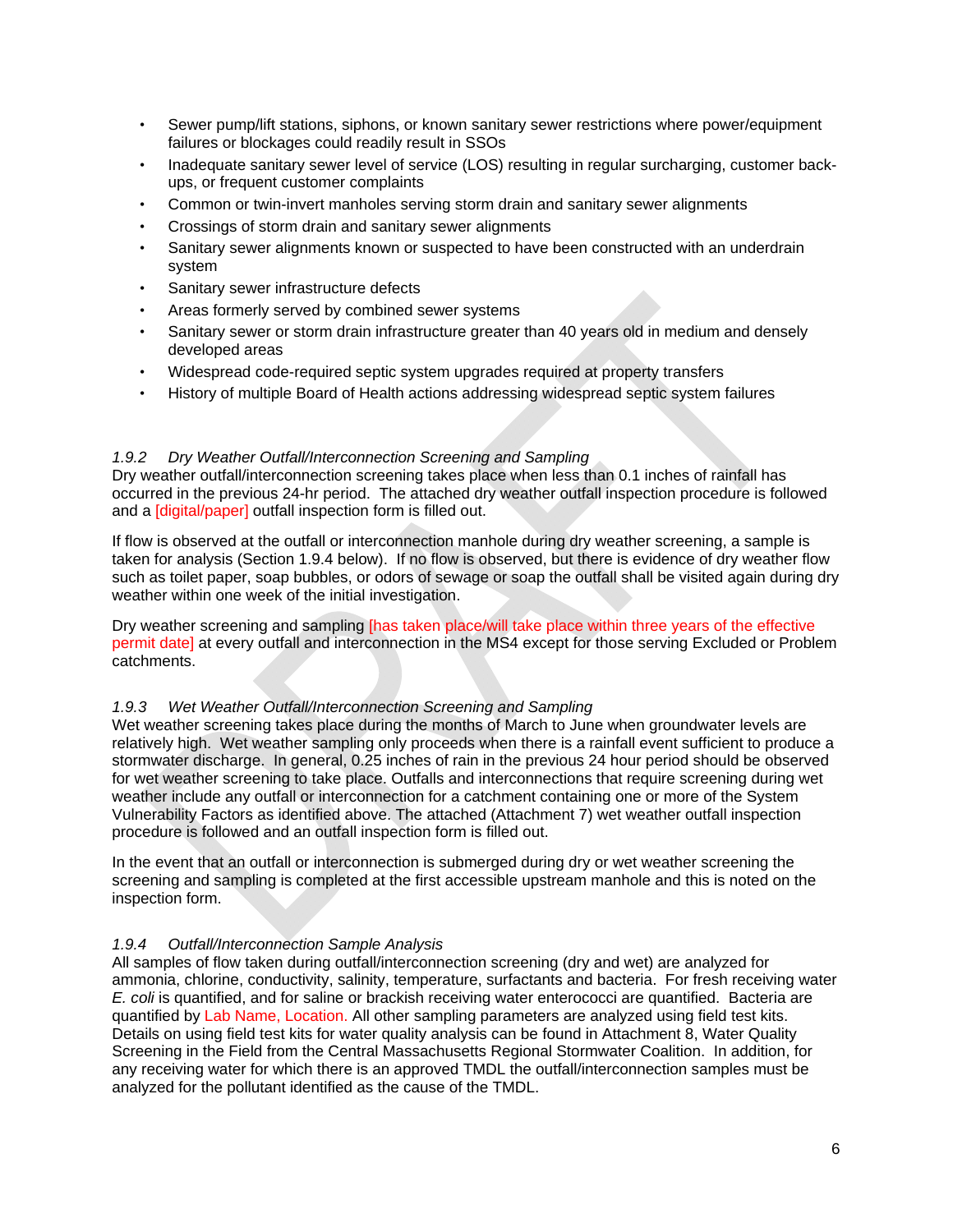The results of outfall and interconnection sampling are used to help prioritize the catchments for investigation, according to the following parameters. If a parameter exceeds the following thresholds that catchment is prioritized at the top of the High Priority Catchments category, unless it has already been designated as a Problem Catchment.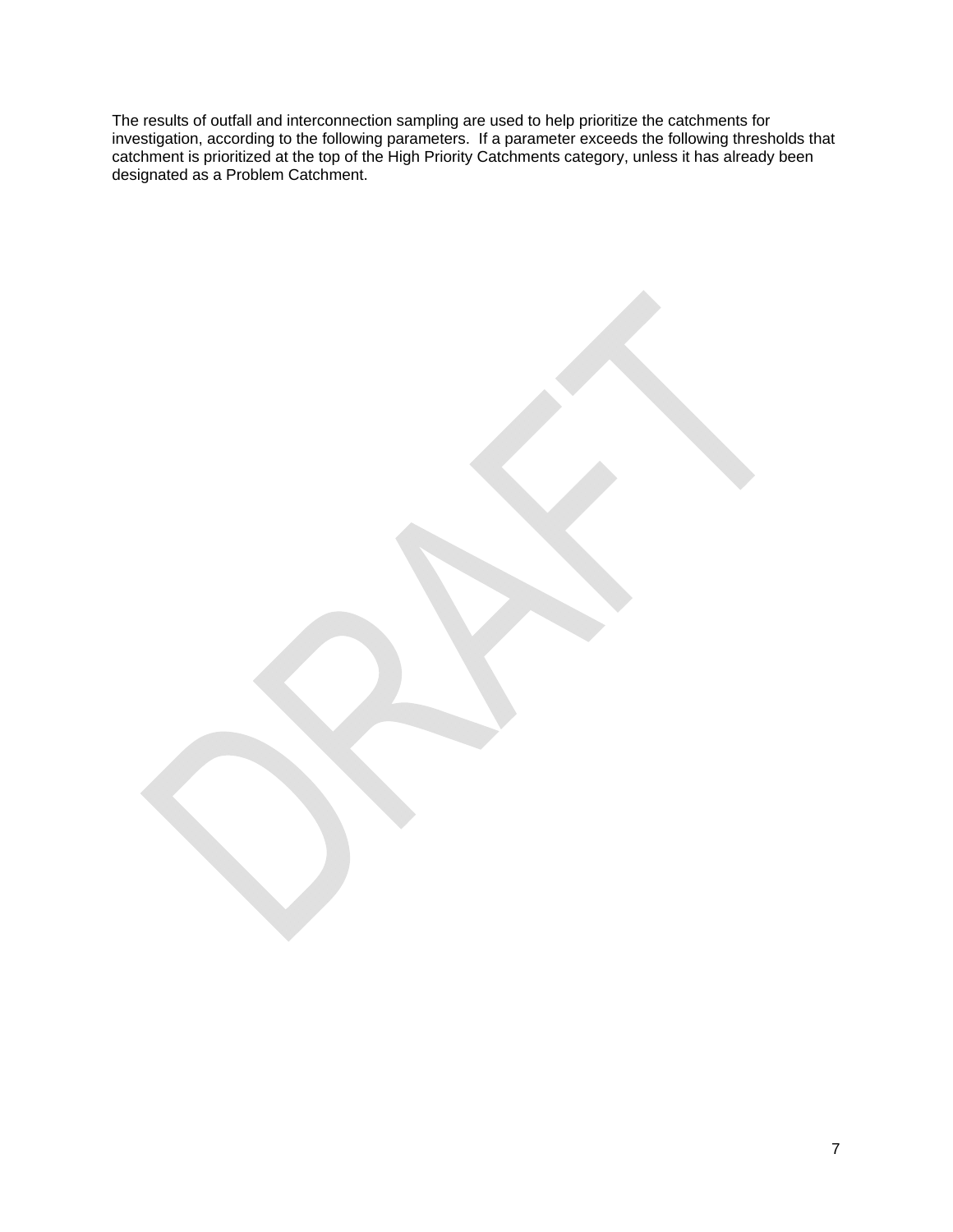| <b>Parameter</b> | <b>Threshold</b>                                                |
|------------------|-----------------------------------------------------------------|
| Ammonia          | $0.5$ mg/L                                                      |
| Surfactants      | $0.25$ mg/L                                                     |
| Bacteria         | Greater than<br>water quality<br>criteria of<br>receiving water |
| Chlorine         | Detectable level                                                |

## **1.10 Catchment Investigation Procedure**

Catchments are investigated for the presence of illicit discharges according to the following procedure. Catchments are investigated in order of priority, with Problem Catchments investigated first, followed by High Priority and then Low Priority Catchments. Within each category the catchments shall be investigated in the order they are ranked. Work can be ongoing in multiple catchments simultaneously to expedite the process.

## *1.10.1 Review of Mapping and Plans*

Prior to beginning the investigation of a particular catchment, the map and plans for the catchment are reviewed. The locations of storm drain and sanitary sewer pipes and manholes are noted, as well as the outfall or interconnection manhole location and receiving water. Information pertaining to any of the System Vulnerability Factors defined above is noted, prior to the field investigation of the catchment.

Junction manholes and Key junction manholes are defined for each catchment prior to beginning the investigation of a catchment. Junction manholes are defined as manholes that receive flow from two or more MS4 alignments. Key junction manholes represent two or more junction manholes, without compromising the investigation. Junction and Key Junction Manholes are shown in Figure 1.



Figure 1: Junction and Key Junction Manholes

*1.10.2 Public Notification*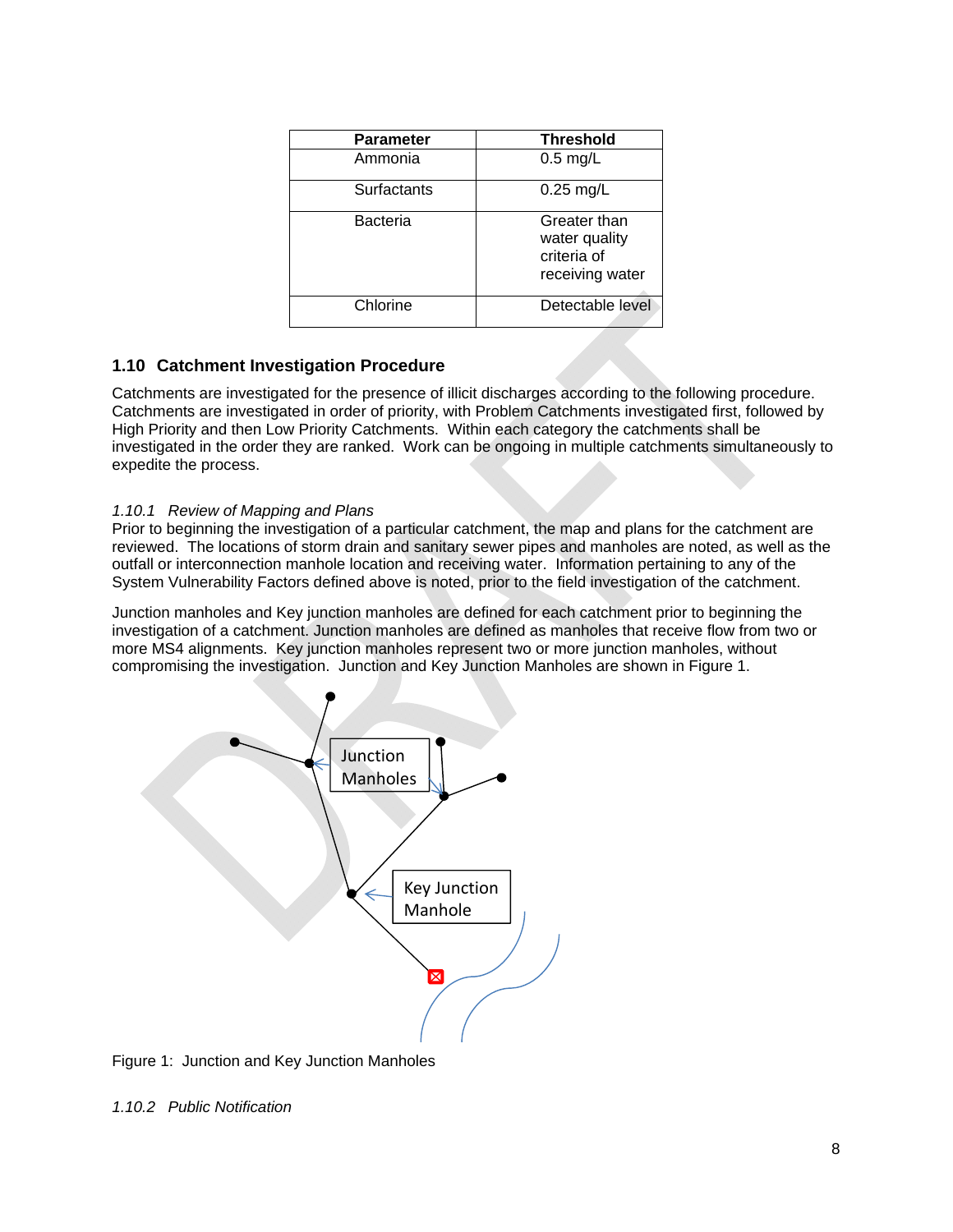Prior to field investigation of manholes and isolation of illicit discharges the public shall be notified of the investigation. Flyers and Door Hangers can be used to notify property owners of the ongoing investigation and of the potential need for access to their property in order to investigate illicit discharge sources.

#### *1.10.3 Storm Drain Cleaning Evaluation*

Storm drains should be evaluated for blockages that may impede investigation before beginning field investigation, and removal of known blockages shall be completed prior to the inspection of manholes. If cleaning is not completed prior to the investigation there should be a note made on the manhole inspection form if cleaning is required.

#### *1.10.4 Manhole Inspection Methodology*

Manhole investigation begins with the key junction manholes of the catchment, and continues with junction manholes and other manholes to isolate illicit discharges. Manhole inspections are performed starting from the outfall or interconnection and working upstream or starting from the upper parts of the catchment and working downstream, or a combination of both practices. Key junction manholes are inspected in each catchment they exist, regardless of evidence of illicit discharge at the outfall or interconnection.

During the investigation of a catchment storm drain manholes are opened inspected during dry weather (less than 0.1 inches of rain in the preceding 24 hours) to look for evidence of illicit discharges.

During a manhole inspection, the inspector opens the manhole and completes a Manhole Inspection Form (Attachment 9) and notes any visual or olfactory evidence of illicit discharges. Visual evidence may include toilet paper, sanitary products, visible sewage, soap, food, or other indications of anything other than stormwater entering the MS4. Olfactory evidence may include sewage, soap, laundry, bleach, food, or other odors not typical of stormwater.

If flow is observed in storm drain manholes during dry weather the investigator utilizes a field kit to test the flow for the presence of ammonia, chlorine, and surfactants. Also during the inspection of the manhole any observed System Vulnerability Factors listed above are noted. System Vulnerability Factors are tracked for each catchment in the MS4.

If no flow is observed in the manhole during the dry weather investigation, the inlets to the manhole are partially blocked using sand bags or other appropriate material for 48 hours of dry weather. Following 48 hours of dry weather the manholes are re-inspected, and any flow captured behind the dam is tested using the field test kit.

#### *1.10.5 Procedures to isolate and confirm sources of illicit discharges*

Following the manhole investigation, procedures are implemented to isolate and confirm sources of illicit discharges. Manholes where evidence of illicit discharges was observed, either visual, olfactory, or test kit, are flagged for further investigation. Upstream and downstream manholes from these flagged manholes are investigated to isolate the source and determine the reach of pipe that is affected. Sandbags are again used to block flow in a manhole to isolate reaches of pipe.

Once a stretch of pipe has been isolated to be the source of the illicit discharge further testing can begin to confirm the source of the illicit discharge. Dye testing of buildings and sanitary sewer pipes, smoke testing, CCTV of pipes, and targeted internal plumbing investigations are used to confirm the source of the illicit discharge.

During the investigation of isolating and confirming the source of illicit discharges downstream work in the catchment must be placed on hold. Once the source of the illicit discharge has been identified and the illicit discharge has been confirmed to be removed downstream work can be continued.

The process of locating the illicit discharge is described in further detail in Attachment 10 "Locating Illicit Discharges" from the Central Massachusetts Stormwater Coalition.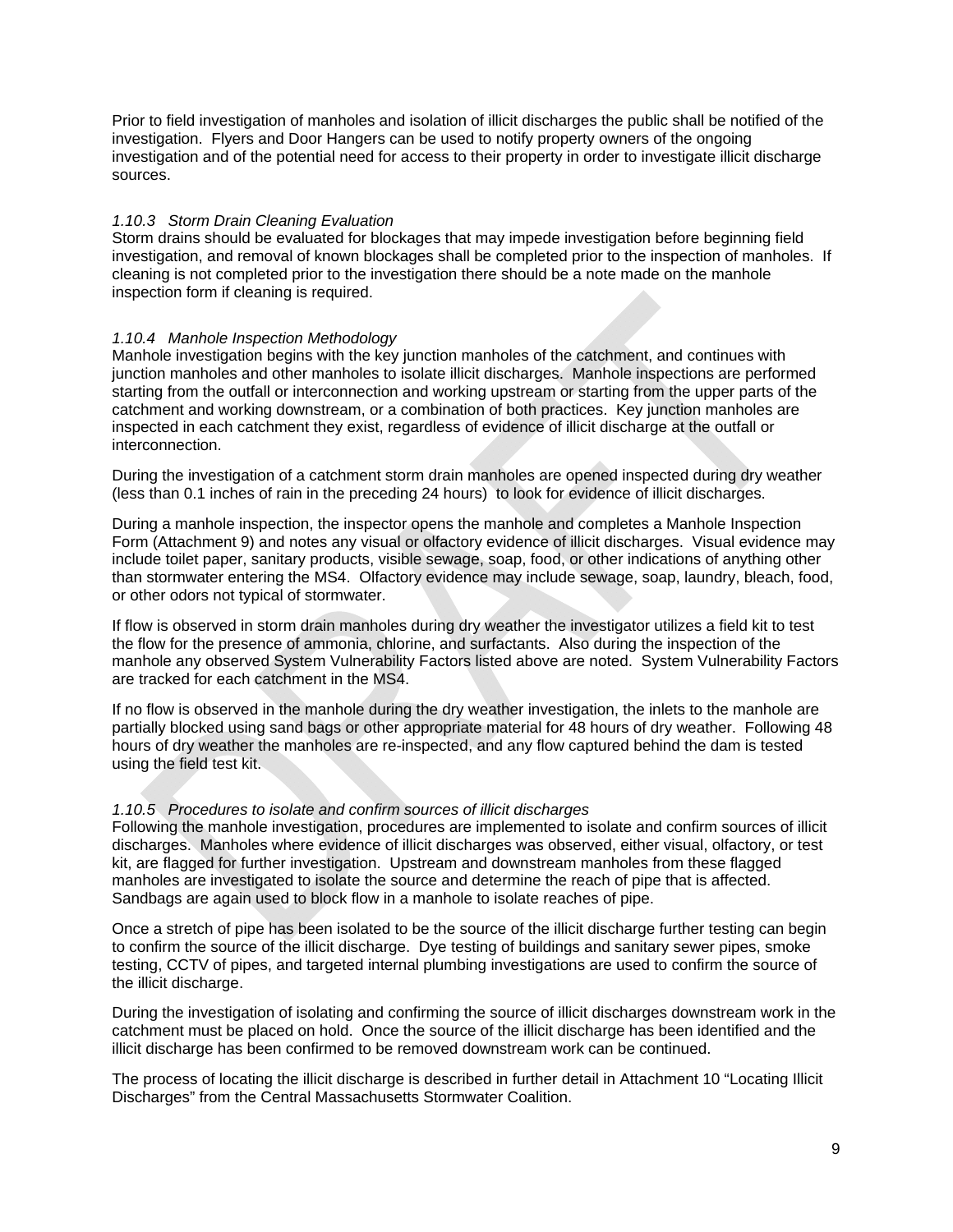# **1.11 Illicit Discharge Removal and Confirmation**

Once identified, illicit discharges are required to be corrected within sixty days. The following information is collected from each illicit discharge that is removed: location of the discharge and source(s), a description of the discharge, method of discovery, date of discovery, date of elimination, mitigation or enforcement action; and an estimate of the volume of flow removed. ##Town has established sufficient authority for enforcement of removal of illicit discharges through its Stormwater Bylaw.

Following the removal of an illicit discharge, confirmatory screening is performed. Confirmatory screening includes an additional screening of the outfall/interconnection for the catchment where the illicit discharge was removed during dry weather, or dry weather and wet weather if there is one or more System Vulnerability Factor present for the catchment.

# **1.12 Follow-up Screening**

In areas where catchment investigation has been completed (all illicit discharges have been removed and confirmed to be removed) follow-up screening is performed.

Follow-up screening consists of outfall/interconnection screening during dry weather and also during wet weather for catchments with one or more System Vulnerability Factors present. Follow-up screening is performed with the same methodology described in the Outfall and Interconnection Screening and Sampling Section. Follow-up screening is performed within five years of the completion of the catchment investigation and illicit discharge removal and confirmation.

If follow-up screening indicates the presence of illicit discharges in the catchment, the catchment investigation procedure is once again implemented to locate and remove all sources of illicit discharges.

## **1.13 Illicit Discharge Prevention Procedures**

##Town has the following procedures in place to prevent illicit discharges to the MS4:

(List any that are in place and provide description or attachment)

- Spill Response Procedure
- Spill Reporting Procedure
- **Spill Identification Procedure**
- Spill Containment Procedure
- Public Awareness
- Spill/IDDE Reporting Hotline
- Training of Public Employees required annually for employees

## **1.14 Data Tracking and Storage**

Data storage and quality control for the IDDE Plan is the responsibility of Name of Responsible Party, Title. Data is stored electronically using Software Type (ex. Microsoft Access, Microsoft Excel) and submitted as part of the annual MS4 report. The location of data collected for reporting on IDDE progress in the annual MS4 report is [file or server location].

The following information is tracked and calculated to measure progress on IDDE investigations in ##Town.

[Recommendations below, adjust as necessary]

- Outfall and interconnection inspection data and sampling results
- Number and percent of outfalls screened
- Manhole inspection data and sampling results